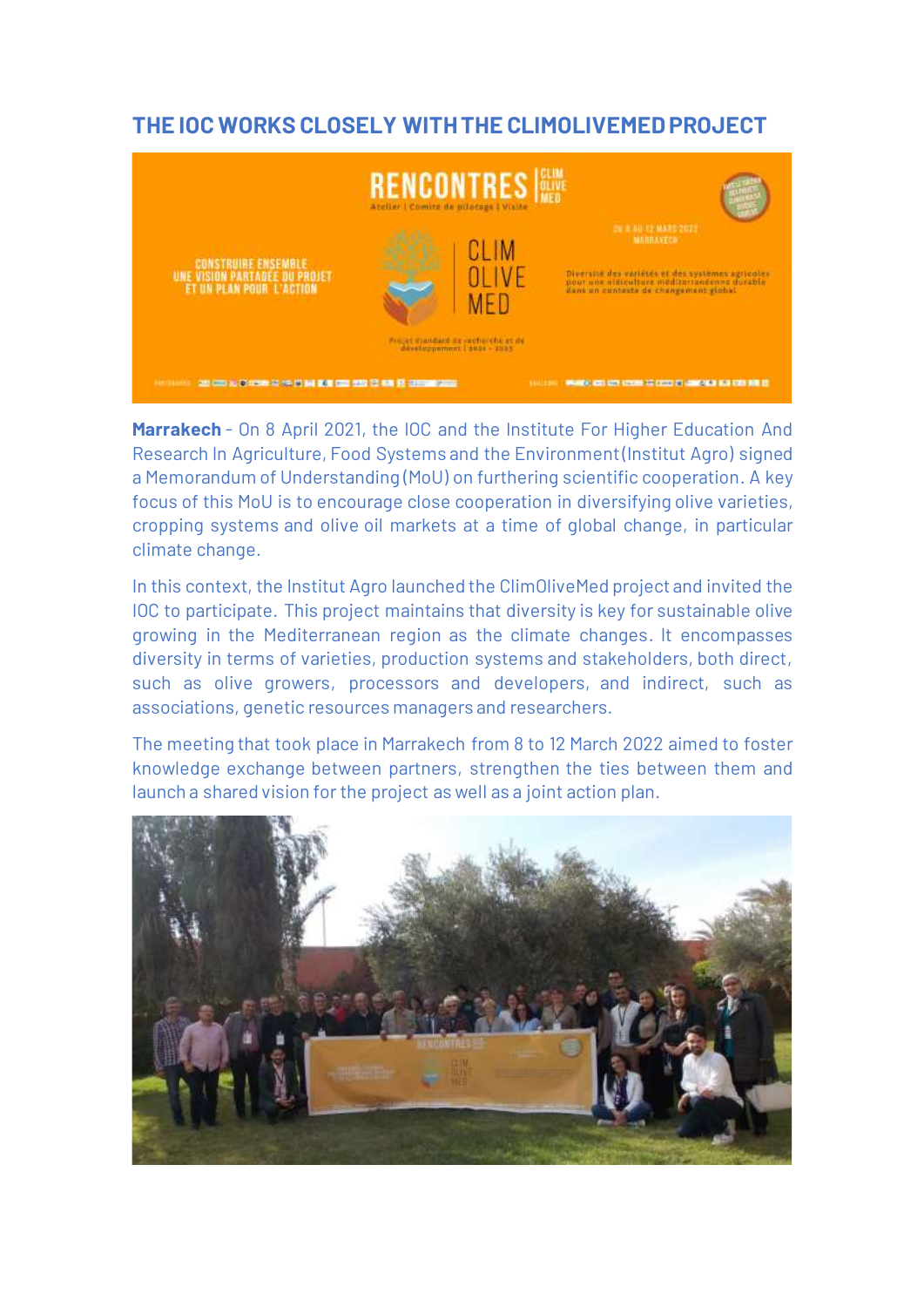The meeting had participants from CIRAD (the International Centre for Agricultural Research for Development), CNRS (the National Centre for Scientific Research), INRA (the National Institute of Agronomic Research), INRAE (the National Institute of Agronomic and Environmental Research), the IOC, FAO, the Agropolis Fondation, CBNMed, Port Cros National Park, Montpellier SupAgro, the Hassan II Academy for Science and Technology, the University of Abdelmalek Essaâdi, the University of Cadi Ayyad Marrakech, the University of Ibn Tofaïl, the University of Sultan Moulay Slimane, Interprolive, France Olive (French interprofessional olive association), and the Provincial (Ouezzane) and Regional (Tanger-Tétouan-Alhoceima) Olive Tree and Olive Growing Association.

Over the first three days, the ImpresS approach of the project was presented, evaluating its possible impact, the expected changes, the difficulties and opportunities that might be faced, and the strategies to achieve the desired outcome. The project actors participated as co-producers of the project.

To put the project in context with other research in the olive sector, the Head of the Technical Cooperation and Training Department of the IOC, **Catarina BairraoBalula**, gave a lecture on related IOC activities, in particular on the network of olive germplasm banks, the THOC project and the progress of the catalogue. She highlighted the importance of collaborating with other ongoing projects with similar aims, like the Gen4Olive project and



research projects that aim to analyse traits related to climate change, like drought tolerance, chilling, etc. She also underlined that the partnership with the International Treaty on Plant Genetic Resources for Food and Agriculture was a priority for the IOC this year.

Ms Bairrao Balula informed the participants that the IOC has planned a workshop in 2022 to gather the coordinators of projects studying the resilience of olive trees to climate change. The goal is to create synergy and better coordinate these projects to meet their objectives and prevent repetition. ClimOliveMed will take part in this meeting.

The fourth day was focused on setting up a steering committee. On Saturday 12 March, the meeting concluded with a visit to the impressive IOC-INRA world olive collection at Tassaout, which is one of the hubs for studying varietal behaviour within the project.